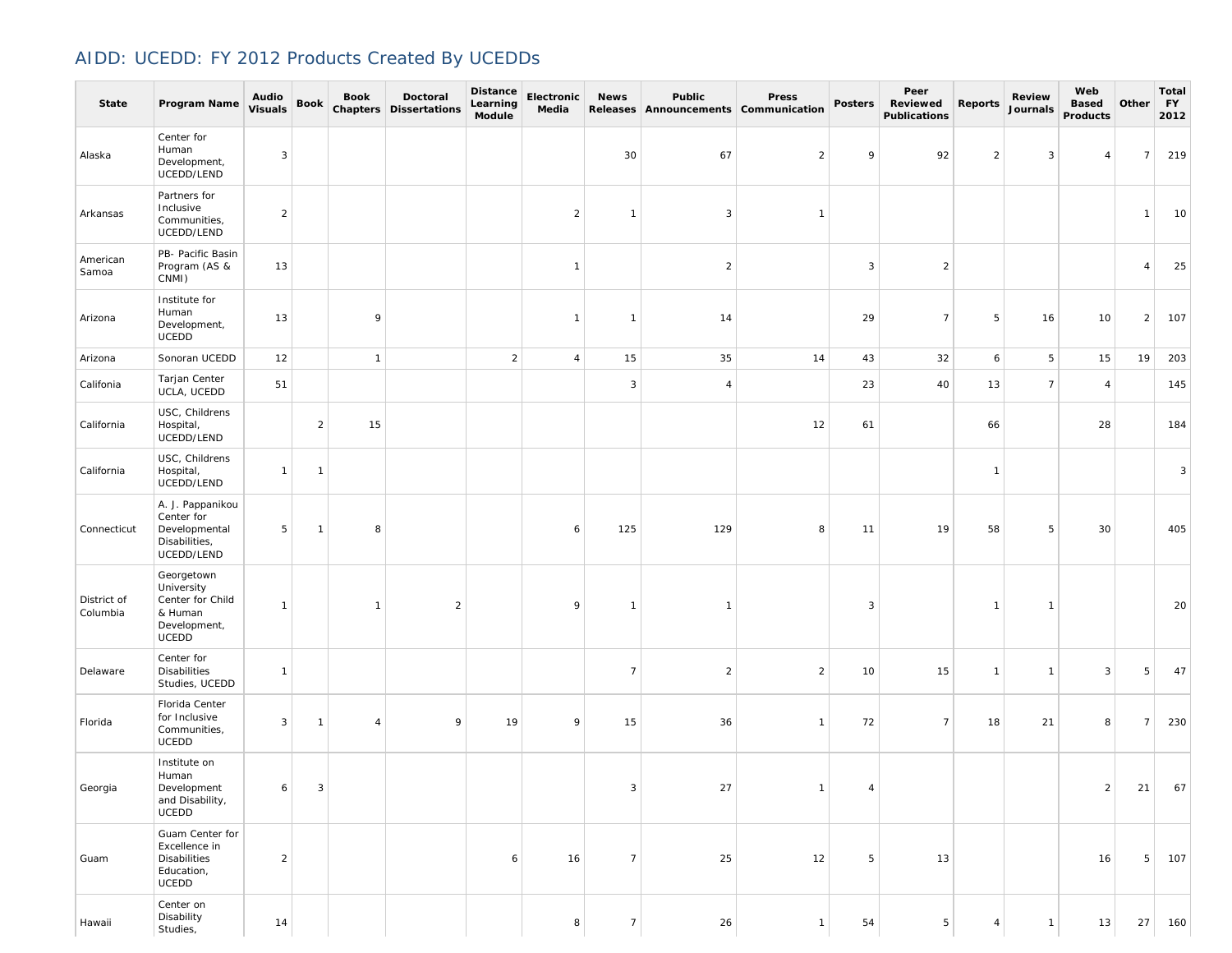|               | UCEDD/LEND                                                                              |                |              |                |                |              |                |              |                |                |                |                |                 |                |                |                |     |
|---------------|-----------------------------------------------------------------------------------------|----------------|--------------|----------------|----------------|--------------|----------------|--------------|----------------|----------------|----------------|----------------|-----------------|----------------|----------------|----------------|-----|
| Iowa          | Center for<br>Disabilities and<br>Development,<br>UCEDD/LEND                            |                |              |                |                |              |                | $\mathbf{1}$ | $\overline{7}$ |                | $\mathbf{1}$   | 18             |                 | $\mathbf{1}$   | $\overline{1}$ | $\mathbf{1}$   | 30  |
| Idaho         | Center on<br>Disabilities and<br>Human<br>Development,<br>UCEDD                         |                |              |                |                | 6            | $\overline{2}$ | 11           | 24             | 16             | 18             | 16             |                 |                | 18             |                | 111 |
| Illinois      | Institute on<br>Disability &<br>Human<br>Development,<br>UCEDD/LEND                     |                | 5            | 6              | $\overline{2}$ |              |                | 9            | 127            |                | 9              | $\overline{1}$ | 14              | 12             | $\overline{1}$ | 5              | 191 |
| Indiana       | Indiana Institute<br>on Disability and<br>Community,<br>UCEDD                           | 18             | 3            | $\overline{2}$ | 3              | 5            | 38             | 73           | 41             | 6              | 26             | 11             |                 | $\overline{4}$ | 39             | $\overline{4}$ | 273 |
| Kansas        | Schiefelbusch<br>Institute for Life<br>Span Studies,<br>UCEDD/LEND                      | $\mathbf{1}$   |              | 3              |                | 3            |                | 41           | 6              |                | 19             | 9              | 3               | $\overline{4}$ | 28             |                | 117 |
| Kentucky      | Interdisciplinary<br>Human<br>Development<br>Institute,<br>UCEDD                        | 12             | $\mathbf{1}$ | $\mathbf{1}$   |                |              |                | 11           | 10             |                | 44             | 10             | 6               | $\overline{2}$ | 8              |                | 105 |
| Louisiana     | Louisiana State<br>University<br>Human<br>Development<br>Center - New<br>Orleans, UCEDD | $\mathbf{1}$   |              |                |                | $\mathbf{1}$ |                |              | 21             |                | 15             | $\overline{1}$ | $\mathbf{1}$    | 3              | 23             | 32             | 98  |
| Massachusetts | Institute for<br>Community<br>Inclusion/Boston<br>Children's<br>Hospital,<br>UCEDD/LEND |                |              |                |                |              |                | $\mathbf{1}$ | $\mathbf{3}$   |                |                |                | $\mathbf{1}$    |                |                |                | 5   |
| Massachusetts | Institute for<br>Community<br>Inclusion/Boston<br>Children's<br>Hospital,<br>UCEDD/LEND | $\overline{7}$ | $\mathbf{1}$ | $\mathbf{1}$   |                | 14           |                | 22           | 27             |                | 10             | $\overline{4}$ | 9               | 3              | $\overline{2}$ | $\overline{2}$ | 102 |
| Maryland      | Kennedy Krieger<br>Institute,<br>UCEDD/LEND                                             |                |              | 3              |                |              | $\mathbf{1}$   | 5            | 10             |                | $\overline{4}$ | $\overline{1}$ | 3               | 5              | $\overline{1}$ | 8              | 41  |
| Maine         | The University<br>of Maine, Center<br>for Community<br>Inclusion,<br>UCEDD              |                | $\mathbf{1}$ | $\overline{4}$ |                |              | $\mathbf{1}$   | 3            | 35             |                |                |                | $\overline{a}$  |                |                |                | 46  |
| Michigan      | Developmental<br><b>Disabilities</b><br>Institute,<br>UCEDD                             | $\overline{4}$ |              | $\mathbf{1}$   |                | $\mathbf{1}$ | 11             | 5            | 17             | $\overline{2}$ | 29             | $\overline{2}$ | $7\overline{ }$ | $\overline{2}$ | $\overline{7}$ | 5              | 93  |
| Minnesota     | Institute on<br>Community<br>Integration,<br>UCEDD/LEND                                 | 9              |              | 12             | $\overline{2}$ |              | 50             | 165          | 37             | $\mathbf{1}$   | 120            | 86             | 21              | $\mathbf{3}$   | $\overline{4}$ | $\mathbf{1}$   | 511 |
| Missouri      | University of<br>Missouri,                                                              | $\mathbf{3}$   |              |                | $\overline{1}$ |              | 9              | 18           | 52             |                | 13             | 10             | $\mathbf{1}$    |                | 8              | 13             | 128 |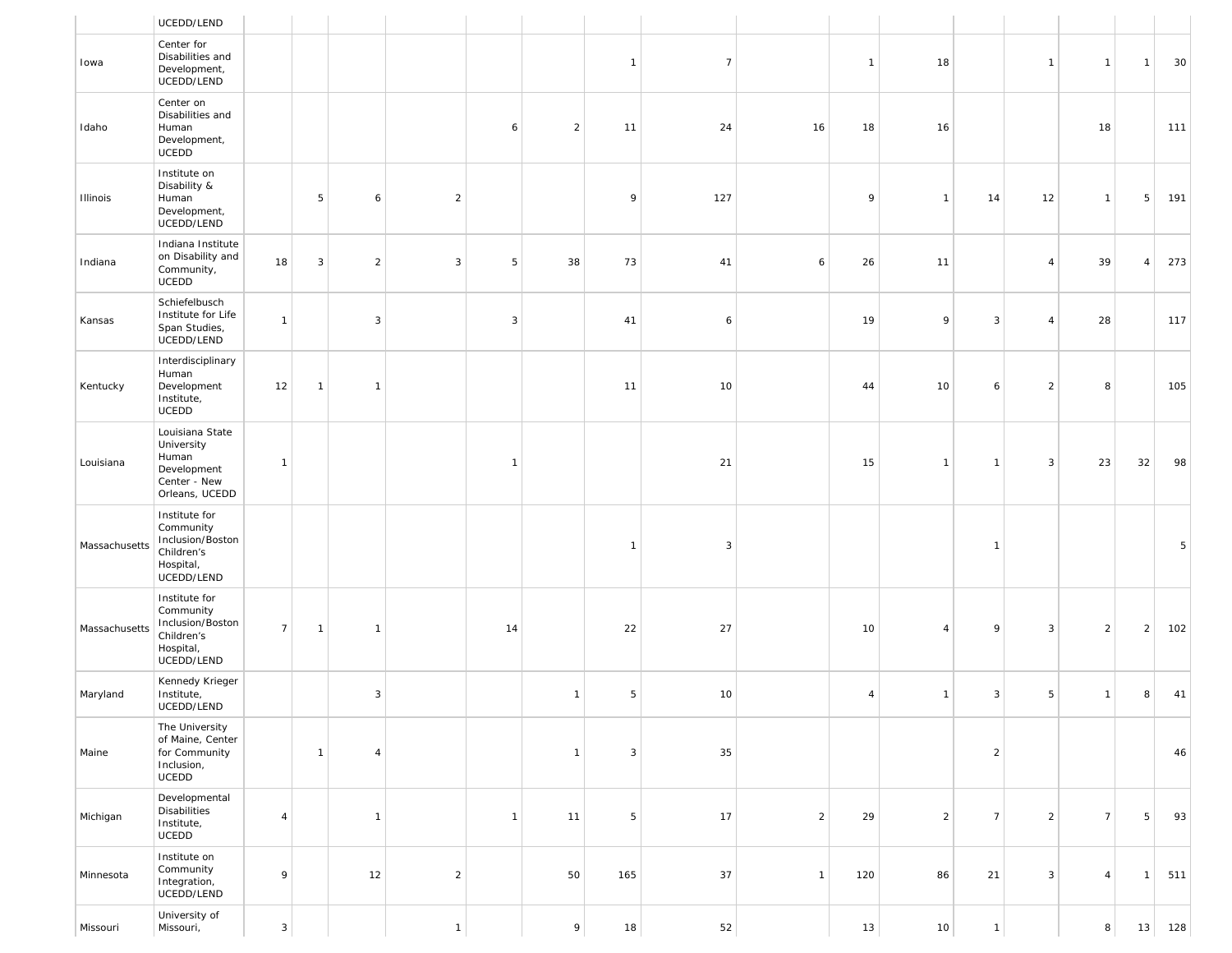|                  | UCEDD/LEND                                                                     |              |                |                |                |              |                |                |                |                |                |                |                |                |                 |              |              |
|------------------|--------------------------------------------------------------------------------|--------------|----------------|----------------|----------------|--------------|----------------|----------------|----------------|----------------|----------------|----------------|----------------|----------------|-----------------|--------------|--------------|
| Mississippi      | Institute for<br>Disability<br>Studies, UCEDD                                  | 26           |                |                |                |              | 12             | $\overline{2}$ | 58             | 26             | $\overline{2}$ | $\overline{2}$ |                |                | $\overline{2}$  | 17           | 147          |
| Montana          | University of<br>Montana Rural<br>Institute,<br>UCEDD                          | 52           | $\overline{7}$ | $\overline{7}$ | $\overline{1}$ | $\mathbf{1}$ | 10             | 23             | 39             |                | 20             | 8              | 9              | 14             | 48              | 10           | 249          |
| North Carolina   | Carolina<br>Institute for<br>Developmental<br>Disabilities,<br>UCEDD/LEND      |              |                |                |                |              |                |                |                | $\mathbf{1}$   |                |                |                |                |                 |              | $\mathbf{1}$ |
| North Dakota     | North Dakota<br>Center for<br>Persons with<br>Disabilities,<br>UCEDD           | $\mathbf{1}$ | $\sqrt{2}$     |                |                |              | $\mathbf{3}$   | 5              | 38             | 8              | 5              | 34             |                |                |                 | 30           | 126          |
| Nebraska         | Munroe-Meyer<br>Institute of<br>Genetics &<br>Rehabilitation,<br>UCEDD/LEND    |              |                | 9              |                |              |                | $\overline{2}$ |                | $\mathbf{1}$   | 43             | $\sqrt{2}$     | 65             | 10             |                 |              | 132          |
| New<br>Hampshire | Institute on<br>Disability,<br>UCEDD                                           | 8            | 10             | $\mathbf{1}$   |                |              |                | 21             | 13             | $\mathbf{1}$   | 3              | $\overline{2}$ | 6              | $\overline{1}$ | $\overline{4}$  | $\sqrt{2}$   | 72           |
| New Jersey       | The Elizabeth M.<br>Boggs Center on<br>Developmental<br>Disabilities,<br>UCEDD |              |                | $\overline{2}$ |                |              | $\overline{4}$ | $\overline{7}$ | 8              |                | 36             | 3              | $\overline{2}$ |                | $\mathbf{1}$    |              | 63           |
| New Mexico       | Center for<br>Development &<br>Disability,<br>UCEDD/LEND                       | 25           |                |                |                | 11           |                | 6              | 25             | $\overline{2}$ | 27             | $\overline{4}$ |                |                |                 | 3            | 103          |
| Nevada           | Nevada Center<br>for Excellence in<br>Disabilities,<br>UCEDD/LEND              | $\mathbf{1}$ |                |                |                |              |                |                |                | $\mathbf{1}$   | 8              |                |                |                | $7\overline{ }$ | 3            | 20           |
| New York         | Strong Center<br>for<br>Developmental<br>Disabilities,<br>UCEDD/LEND           |              |                |                |                |              |                | 6              |                |                | $\overline{7}$ |                | 17             |                |                 |              | 30           |
| New York         | Westchester<br>Institute for<br>Human<br>Development,<br>UCEDD/LEND            | 3            | $\mathbf{1}$   |                | $\mathbf{1}$   |              | $\overline{4}$ | 9              | 6              |                | 12             | 9              | $\mathbf{1}$   |                | $\overline{2}$  | $\mathbf{2}$ | 50           |
| Ohio             | The Nisonger<br>Center,<br>UCEDD/LEND                                          | $\mathbf{1}$ | $\mathbf{1}$   | 9              |                |              |                |                |                | $\overline{4}$ | 60             | $\overline{2}$ | 44             | 12             | 2               | $\mathbf{1}$ | 136          |
| Ohio             | University of<br>Cincinnati UCE,<br>UCEDD/LEND                                 |              |                | $\mathbf{1}$   |                |              | $\mathbf{1}$   |                | $\overline{c}$ |                | $\overline{1}$ |                | $\overline{2}$ |                | $\mathbf{1}$    |              | 8            |
| Oklahoma         | Center for<br>Learning and<br>Leadership,<br>UCEDD/LEND                        |              |                |                |                |              | $\mathbf{1}$   | $\overline{4}$ | 18             | $\mathbf{1}$   | 19             | 13             |                |                | $\mathbf{1}$    |              | 57           |
| Oregon           | Center on<br>Human<br>Development,<br>UCEDD                                    | $\mathbf{1}$ | $\overline{7}$ | 27             | 16             |              | 8              | 5              | $\overline{7}$ |                | 117            | $\overline{4}$ | 73             | $\mathbf{3}$   | $\overline{4}$  | $\mathbf{1}$ | 273          |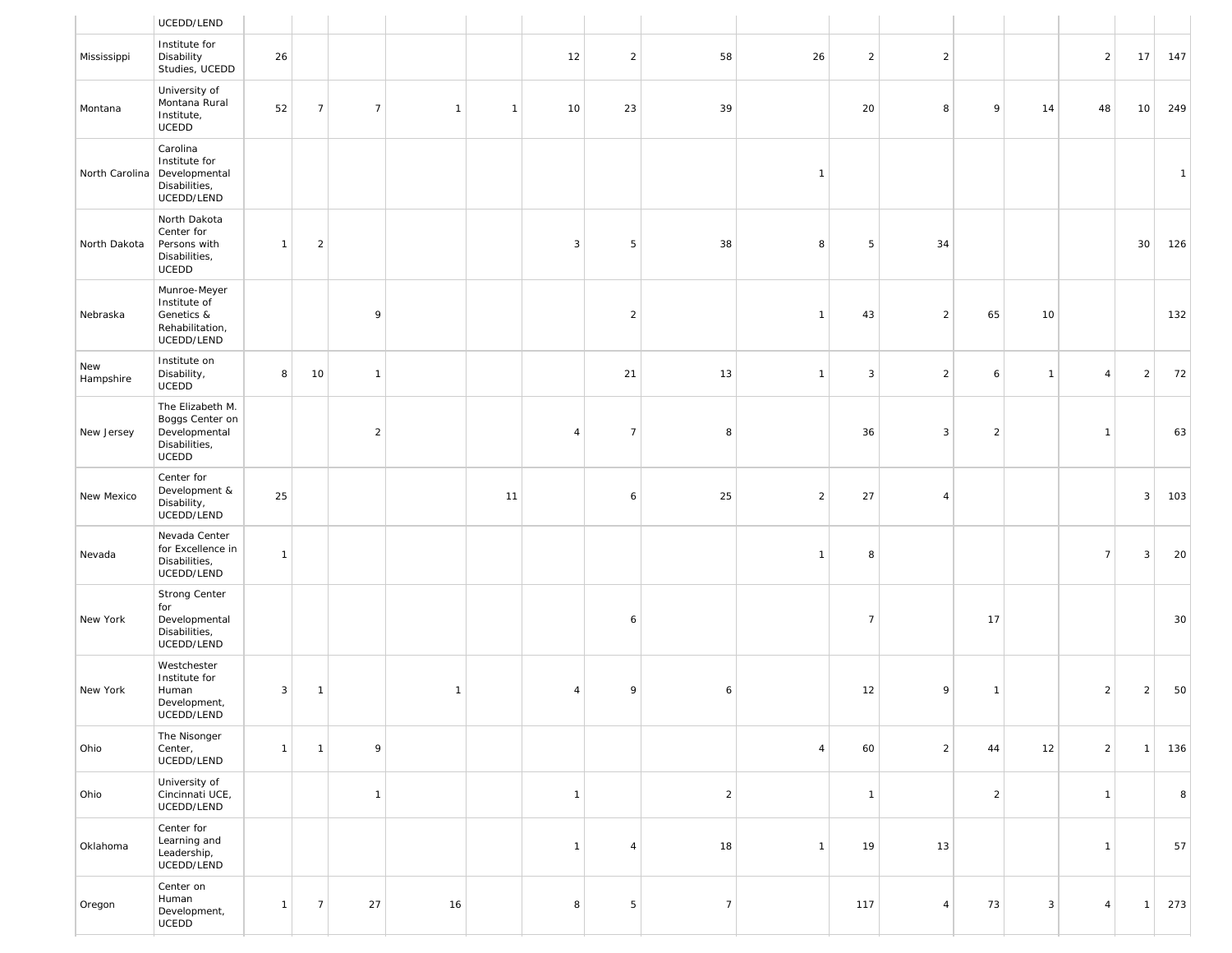| Oregon            | Oregon Institute<br>on Disability &<br>Development,<br>UCEDD/LEND           | $\overline{4}$ |                | $\mathbf{1}$   |                | 3              | $\overline{2}$ | 19             | 11           | $\overline{1}$ | 57             | $\overline{1}$ | 30             | 20             |                | $\overline{2}$ | 151 |
|-------------------|-----------------------------------------------------------------------------|----------------|----------------|----------------|----------------|----------------|----------------|----------------|--------------|----------------|----------------|----------------|----------------|----------------|----------------|----------------|-----|
| Pennsylvania      | Institute on<br>Disabilities,<br>UCEDD                                      | $\overline{7}$ | 5              |                |                |                | $\overline{7}$ |                | 40           | 5              | 8              |                |                | $\mathbf{1}$   | 11             | 15             | 99  |
| Puerto Rico       | Institute on<br>Developmental<br>Disabilities,<br>UCEDD                     | $\overline{a}$ |                |                |                |                | $\overline{1}$ | $\overline{4}$ | 48           | $\mathbf{1}$   | 3              |                |                |                | $\overline{1}$ | $\overline{1}$ | 61  |
| Rhode Island      | The Paul V.<br>Sherlock Center<br>on Disabilities,<br>UCEDD                 |                |                |                |                | $\mathbf{1}$   | 6              | 4              | 15           | 6              | 8              | 10             | $\overline{a}$ |                | 3              | 14             | 69  |
| South<br>Carolina | Center for<br>Disability<br>Resources,<br>UCEDD/LEND                        | 8              |                | $\mathbf{1}$   |                | 6              | 5              | 17             | 57           | $\mathbf{1}$   | 4              | $\overline{3}$ |                | $\mathbf{1}$   | 9              | $\overline{7}$ | 119 |
| South Dakota      | Center for<br>Disabilities,<br>UCEDD/LEND                                   | 3              | $\overline{2}$ |                |                |                |                | 9              | 15           | 8              |                | $\overline{1}$ |                |                | $\overline{4}$ |                | 42  |
| Tennessee         | <b>Boling Center</b><br>for<br>Developmental<br>Disabilities,<br>UCEDD/LEND |                |                |                |                |                |                |                | $\mathbf{3}$ |                |                | $\overline{1}$ |                |                |                | $\overline{4}$ | 8   |
| Tennessee         | Vanderbilt<br>University,<br>UCEDD/LEND                                     |                | $\overline{2}$ | 4              |                |                |                | $\mathbf{1}$   | 12           | 9              | 32             | 23             | 24             | $\overline{4}$ | 38             | $\overline{2}$ | 151 |
| Texas             | Center on<br>Disability and<br>Development,<br>UCEDD                        | 3              |                | $\overline{a}$ | $\mathbf{1}$   | $\overline{1}$ | 3              | $\mathbf{1}$   | 20           | 15             | 3              | 6              |                |                | 28             | $\overline{1}$ | 84  |
| Texas             | Texas Center for<br>Disability<br>Studies, UCEDD                            |                |                |                | $\overline{1}$ |                |                | $\overline{4}$ |              |                | $\overline{7}$ |                | $\overline{1}$ |                | $\mathbf{3}$   | $\mathbf{3}$   | 19  |
| Utah              | Center for<br>Persons with<br>Disabilities,<br>UCEDD/LEND                   | 11             | $\mathbf{1}$   |                |                |                | $\overline{1}$ | $\overline{a}$ | 23           | $\overline{7}$ | 43             | 43             | $\overline{7}$ |                | 27             | 8              | 173 |
| Virginia          | Partnership for<br>People with<br>Disabilities,<br>UCEDD/LEND               | $\overline{2}$ |                |                |                | $\overline{4}$ |                | 5              | 13           |                | 5              | $\overline{1}$ | $\overline{2}$ | $\mathbf{1}$   | 6              | 5              | 44  |
| Vermont           | Center on<br>Disability &<br>Community<br>Inclusion,<br>UCEDD               | $\vert$ 1      | $\vert$ 1      | $\overline{2}$ |                |                | $\overline{1}$ | $\overline{2}$ | 25           | $\overline{4}$ | 19             | 11             | 6              | $\vert$ 1      | 13             | 4              | 90  |
| Washington        | Center on<br>Human<br>Development &<br>Disability,<br>UCEDD/LEND            |                |                |                |                | $\mathbf{1}$   |                |                |              |                |                | $\overline{1}$ | $\overline{1}$ |                | 8              | $\overline{1}$ | 12  |
| Wisconsin         | Waisman<br>Center,<br>UCEDD/LEND                                            | $\mathbf{1}$   |                |                |                | $\mathbf{1}$   | $\overline{1}$ | $\overline{2}$ | 13           |                | $\overline{2}$ | $\overline{3}$ | $\overline{2}$ |                | $\overline{4}$ | $\mathbf{3}$   | 32  |
| West Virginia     | Center for<br>Excellence in<br>Disabilities,<br>UCEDD/LEND                  | $\overline{4}$ |                |                |                | $\overline{2}$ | $\overline{2}$ | 20             | 140          | 5              | 11             | 19             |                |                | 25             | 40             | 268 |